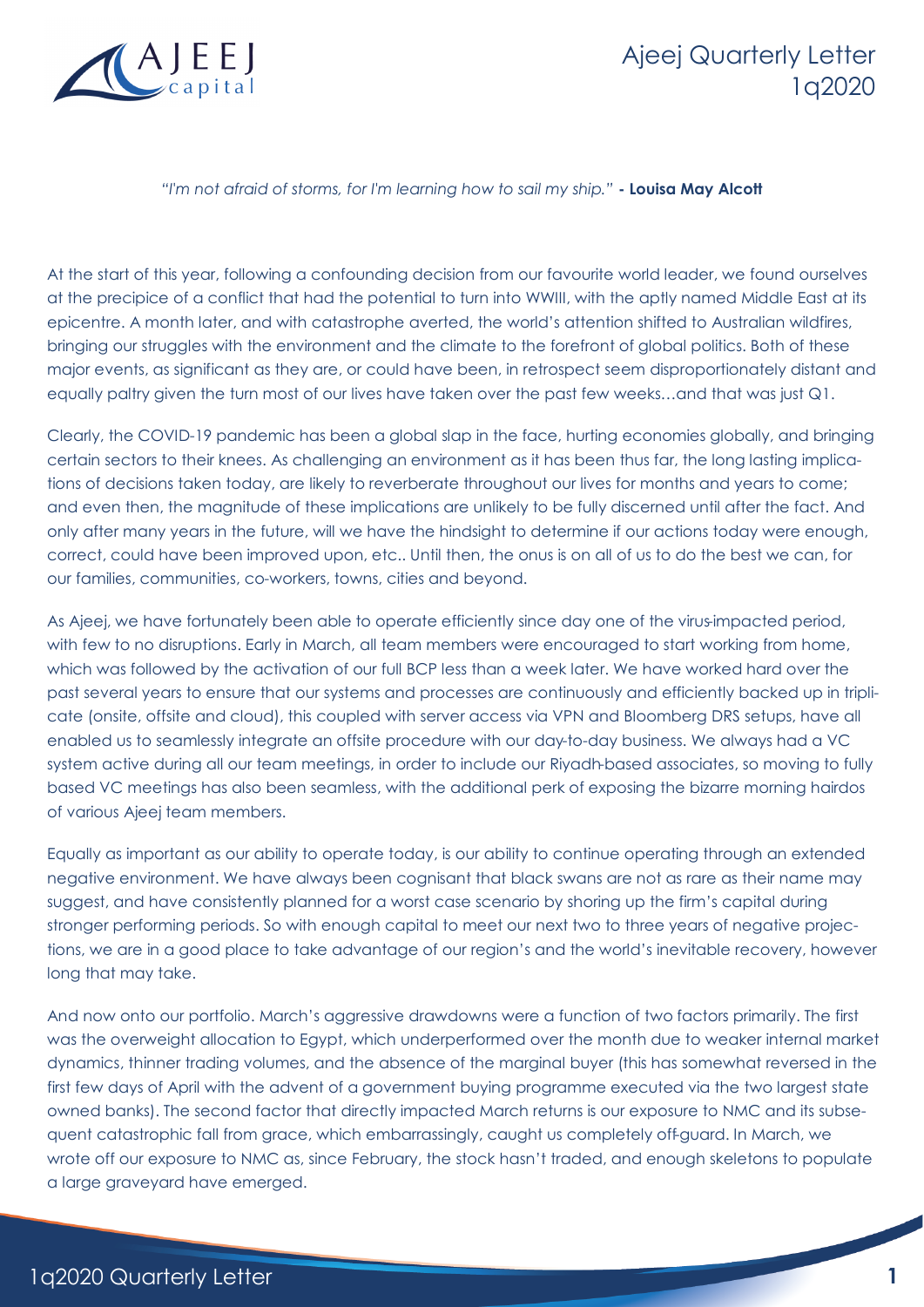

## Ajeej Quarterly Letter 1q2020

Of the two factors though, NMC was by far the biggest disappointment of a very difficult month. In reality, the NMC story turned out to be a very well-orchestrated multi-billion dollar fraud case with what appear to be multiple collusions of different parties at all levels of the organisation and beyond (from the board to management and possibly even including certain financiers). This orchestrated collusion was camouflaged even further by presenting a highly responsive management team that continuously gave the impression that they were proactively working towards improving governance standards based on our and other shareholders' inputs over time. Sadly, this too was part of the show, which one can draw more than one parallel with the infamous sagas of Enron, Madoff, VW and WorldCom.

For the purpose of some context: We had originally fully exited our position in NMC once it reached elevated prices that were no longer justifiable given the fundamentals of the operations; this was in 2018, although we had been trimming for the better part of the previous year. Subsequently, the stock price came back down following concerns over executive pay, which again management responded to well, and said/promised all the right things to investors, and followed up with changes to the pay structure. The stock price further retreated after negative research was issued on it in Q2 2019. We then re-entered the name, just in time to get caught-up in the debacle. One of the challenges that we had in trying to determine the true value of NMC, after the first skeletons started appearing, was that much of the negative press was vague, inaccurate and ultimately shooting darts in the dark. The problem was that with so much dirt hidden behind the wallpaper, the blindly flung darts were bound to hit something material.

We continue to believe that core operating assets for NMC hold tremendous value as standalone businesses. And with that, we have been busy trying to actively protect the remaining potential value of the company, namely the good business assets it holds, cooperating and coordinating with other NMC shareholders caught up in the NMC storm. Unfortunately though, the picture is not a positive one, and the chances of recovering significant value are slim at best given the current situation.

Crucially, we are also aware of the negative impact this saga will have on our markets. The repercussions are vast for the governance model in MENA in general and the UAE in particular. It is flabbergasting how these senior officers of the company were able to secure and drawdown on all these facilities from over 80 banks and financial institutions without the explicit knowledge of the board and their auditors. The value chain of this saga seems to include many actors whose roles ranged from negligence to possible complicity. Further bewilderment is driven by the fact that the shareholder base, which includes asset managers and institutions that manage in excess of \$5 trillion in assets globally, were not even able to get a voice to look at any form of recapitalisation of the good assets. Sadly, inside of 12 months, with the Abraaj fallout affecting private equity and NMC public equity, it is clear that the region needs to intensify its governance frameworks and regulations. Further to that, and as an independent asset manager, we will be playing our role, as best we can, to push for proper governance from a principle perspective. While this section reads like a mea culpa, it is a winding passion to take these learnings and use them to our advantage to ensure we never again face a loss of permanent capital in the way that we did. As the great Nelson Mandela always said "I never lose. I either win or learn."

As for the rest of our portfolio, with the overweight allocation in Egypt it has been difficult to keep up with the benchmark. That being said, the current volatility and drawdowns are presenting interesting opportunities to return to certain markets and positions which we have avoided or been significantly underweight for the past year or so. We are referring to namely Saudi Arabia. This is not to say that we are exiting Egypt, in fact we are rebalancing our Egyptian exposure towards quality names that have been equally depressed over this period,